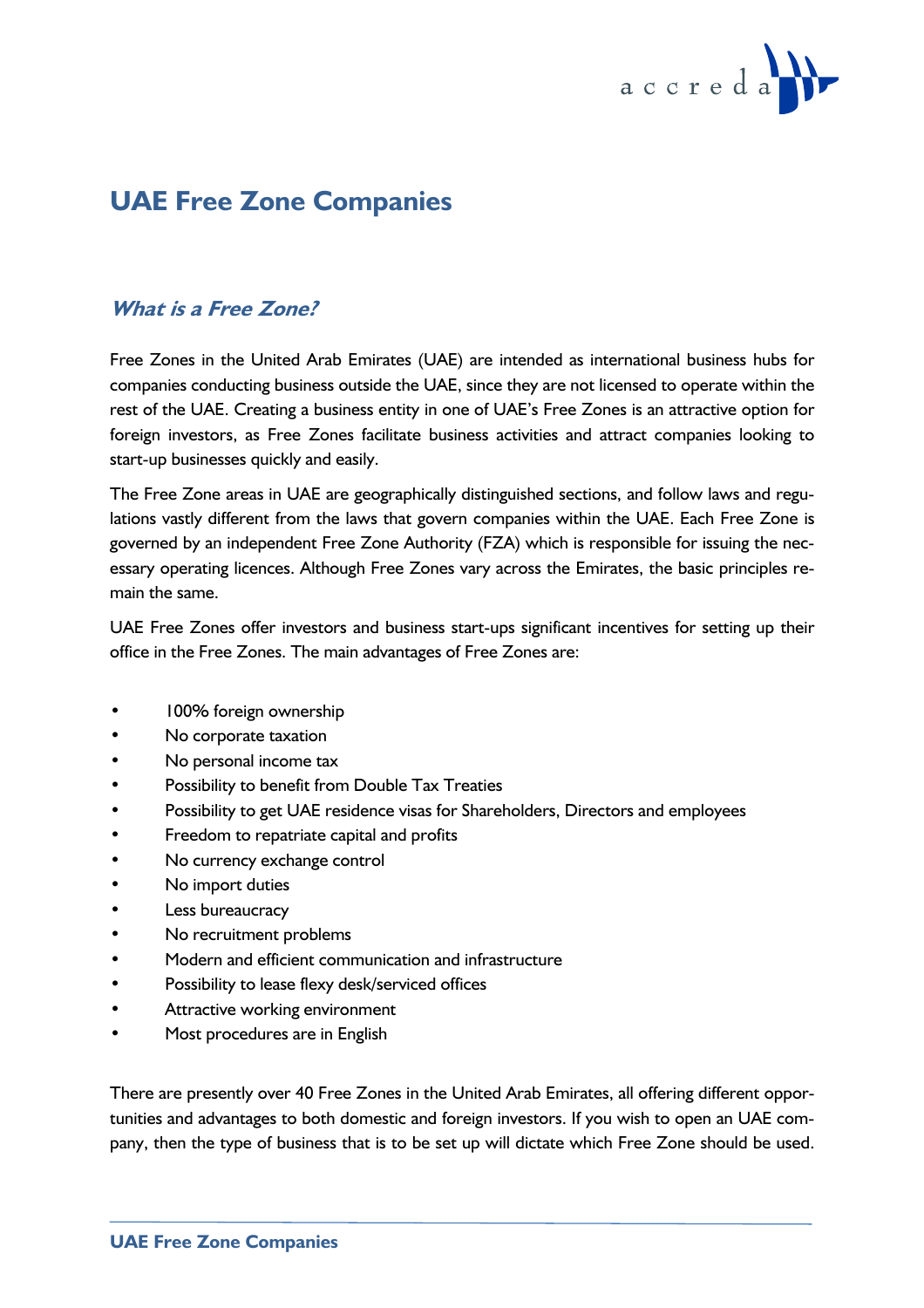Most Free Zones are specialised to handle a certain type of business. Although the rules and laws that govern most Free Zones are similar, there will be differences in the business environment and the services they offer.

# **What are the reasons for setting up a UAE Free Zone Company? How are they used in practice?**

## **Liberal environment**

The UAE's multi-cultural community of skilled professionals makes recruitment of staff simple. Alternatively, staff can easily be sent from the previous domicile. There are little social costs, and the wage level is low. Expats enjoy a zero income tax environment with a developed infrastructure such as private schools, high-quality residential areas, and extensive leisure facilities.

## **Trading**

The UAE's strategic location between Asia, Africa and Europe makes them a perfect place for a trading company. Being home of one of the world's largest seaports (Jebel Ali) where goods are handled, Dubai with its Free Zones is the logical place for the trading activities and the administration of a company.

#### **Production**

The UAE have several industrial areas. These Free Zones offer extensive infrastructure at a high level, for various types of industries.

#### **Consultancy and other services**

The service related industry is fast growing in the UAE. Thanks to the latest telecommunication infrastructure, a full range of services can be offered out of a Free Zone. Emirates and Etihad provide daily flights to the major markets in Europe, Africa and Asia.

#### **Holding companies**

Free Zone Companies can play an important role when it comes to structuring of investments worldwide. The absence of regulations such as thin capitalisation rules gives an investor the freedom to design his holding company in accordance with his wishes, or investment requirements. Dividends and interest payments from underlying entities are not taxed and may be reinvested without restrictions. Profits distributed to shareholders do not suffer any withholding taxes. In addition, companies located in Free Zones can benefit from an extensive number of Double Tax Treaties that the UAE have concluded with other countries.

Tax residence certificates can be obtained, whereas certain restrictions apply.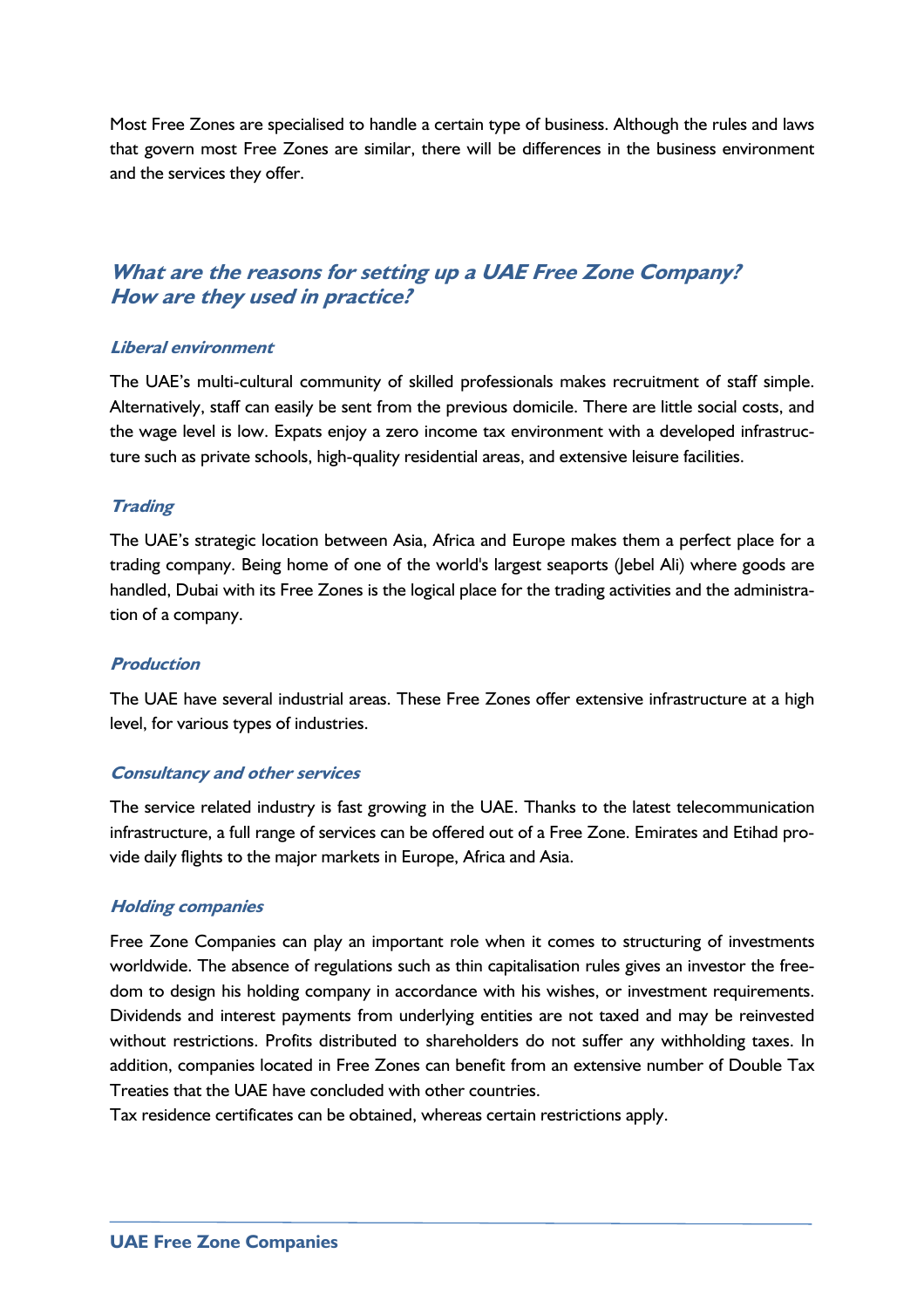## **Family offices**

All important international banks and law firms are present in the UAE. Internationally oriented professionals provide a good service level to family office types of Free Zone Companies. Companies located in Free Zones can open bank accounts either locally, or abroad, and hold other assets anywhere in the world. The Dubai Multi Commodities Centre, a Free Zone known as DMCC, has implemented single family office legislation which is aiming at families with diversified and multi-jurisdictional investments that look for solutions that relate to managing wealth as well as family support.

## **Residency**

The establishment of a company in a Free Zone allows for a certain number of residence visas. The visa application process is quick and straight forward. Visas are granted to Shareholders, Managers/Directors, and employees of companies, and can be extended to family members. They are valid for 3 years, and can be renewed.

Personal tax residence certificates can be obtained, whereas certain restrictions apply.

# **Services offered by us**

- We preliminarily discuss with you, and render advice on the feasibility of the project and the suitability of the proposed structure
- We identify the suitable Free Zone
- We incorporate the company, or guide you through the incorporation process
- We help to find the right bank for you and your company
- We assist you in finding office space and recruiting staff
- We assist you in obtaining residence visas
- We help to find accommodation for you and your family
- We make sure that all statutory and legal requirements are dealt with (renewal of licences and visas, accounting, audit, etc.)

#### **Upon your request, we also**

- act as Managers and/or Directors and/or Shareholders of your company
- act as authorised signatories on the company's bank account
- designate staff members (temporarily or permanently)
- monitor and supervise your employees